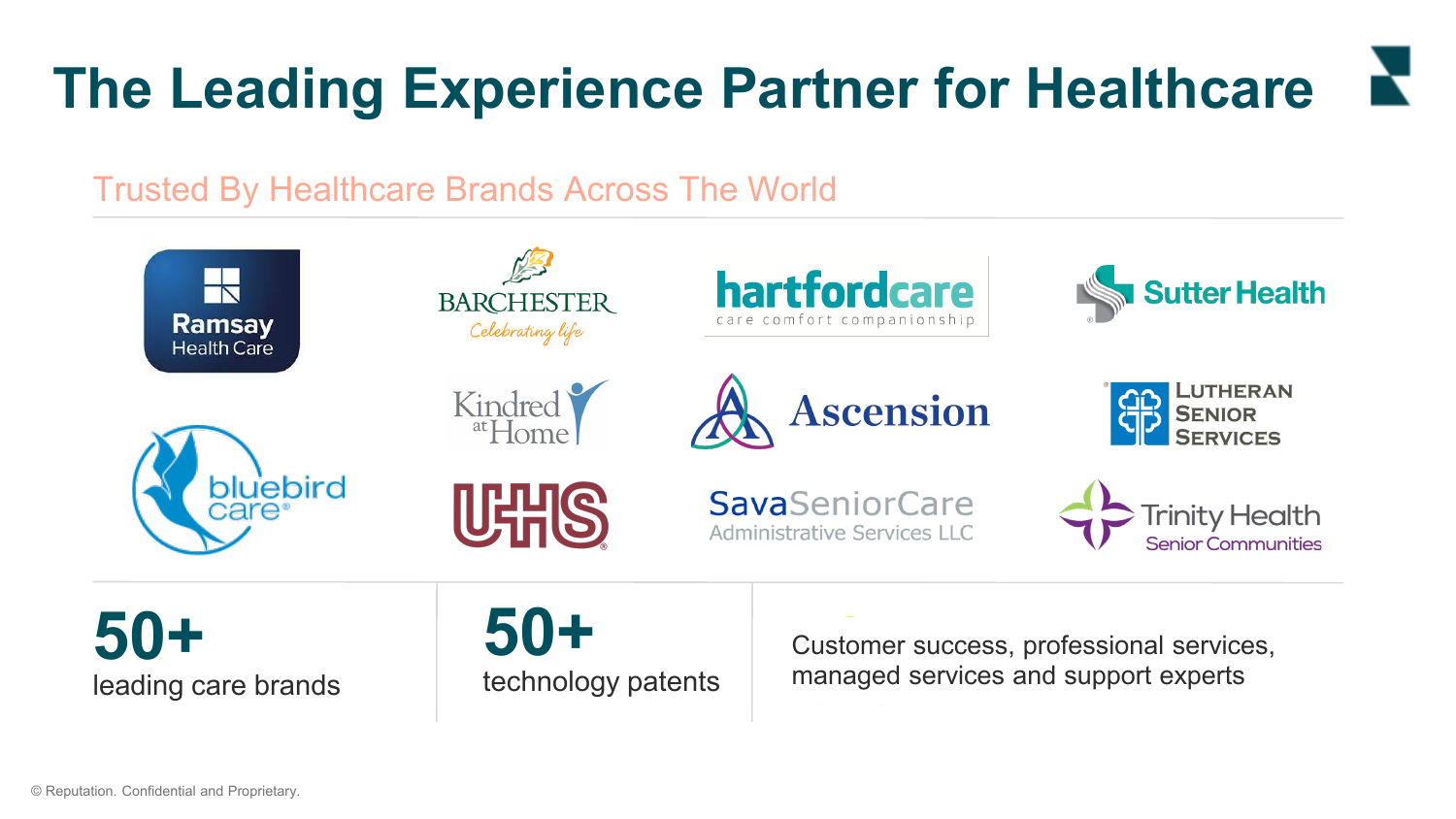

## **Healthcare is changing**



**7%**

of healthcare executives believe their digital offerings lag behind non-healthcare **industries** 

of healthcare organisations have dedicated focus and resources to building a consumer-centric infrastructure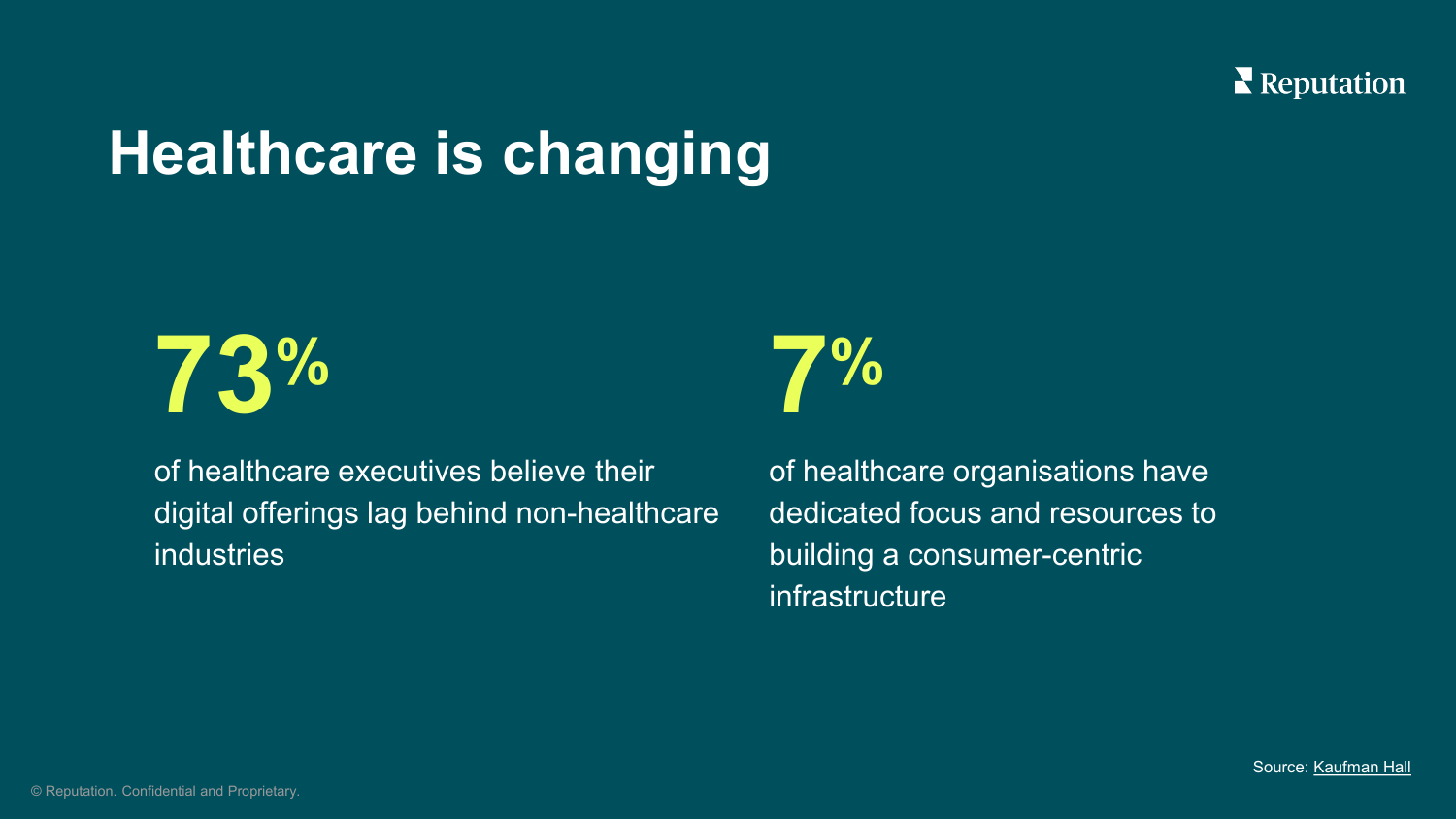#### Reputation

## **Reputation is important to consumers**

**90%**

of healthcare consumers use online reviews to evaluate providers

**3/4**

of healthcare consumers want the doctor they choose to be rated 4 out of 5 stars or higher

**#3**

Ratings and reviews are the third most important decision factor for patients, after insurance and location



Google is the #1 review site used by healthcare consumers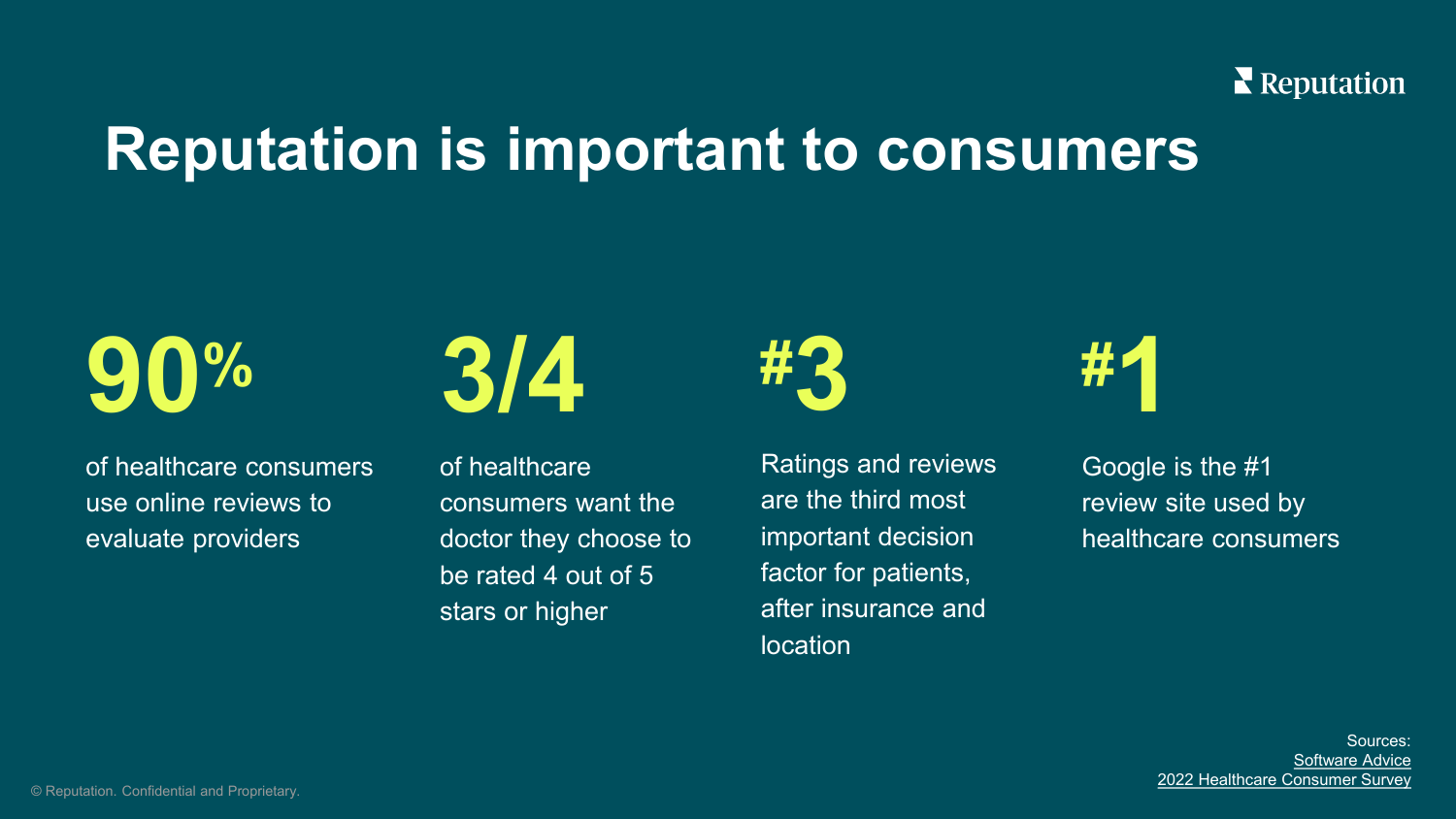### **Google Owns the Consumer Conversion**

One stop for patients seeking care

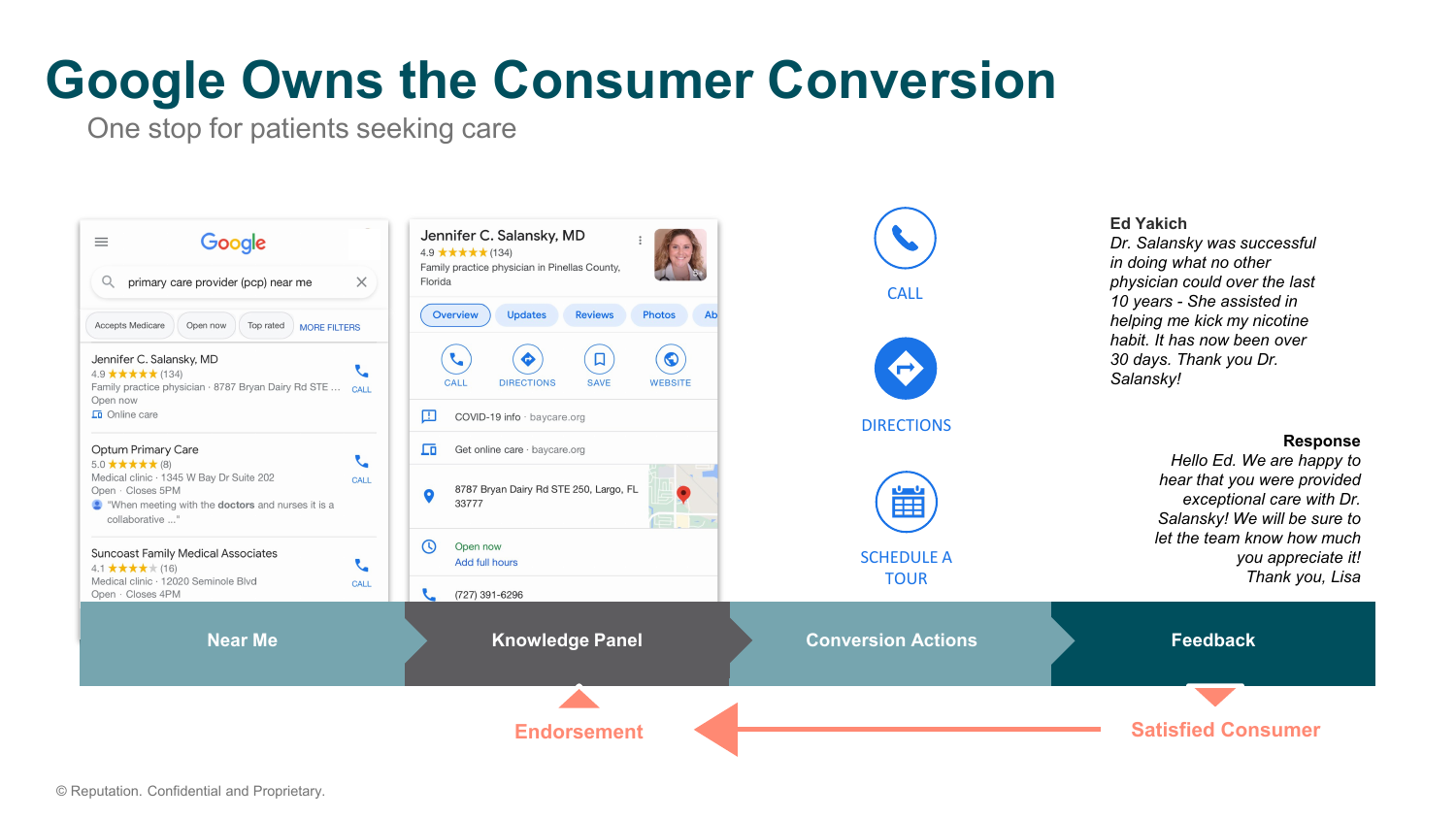## **Healthcare Consumer Journey**

Improving the experience at each touchpoint



**GOALS**

Maximise online visibility

Increase conversions

Manage brand & sentiment

Enable patient access

Drive referrals into network

Improve experience & quality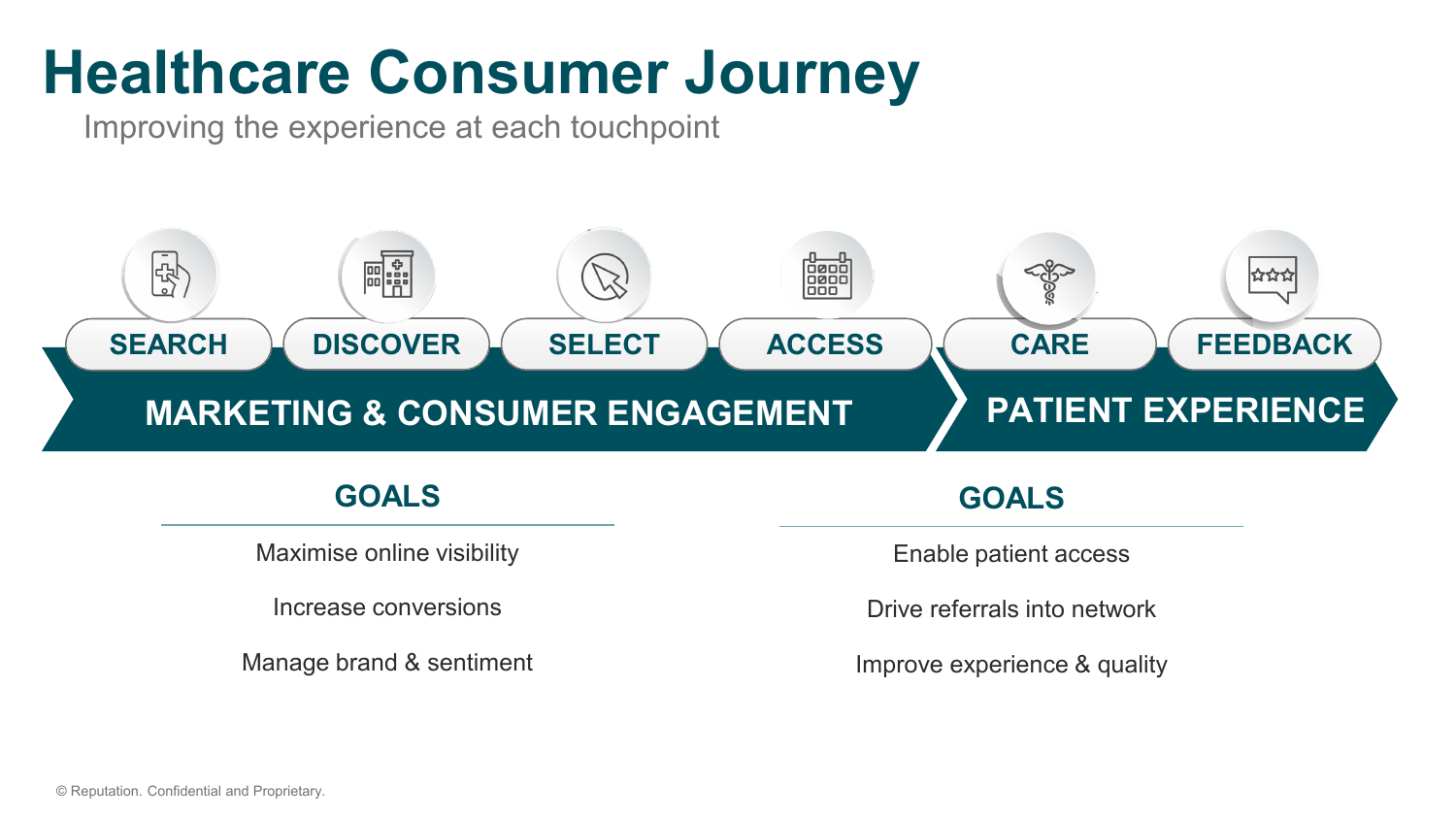#### **Healthcare Consumer Experience**

Understand what patients are doing and feeling at the moments that matter most